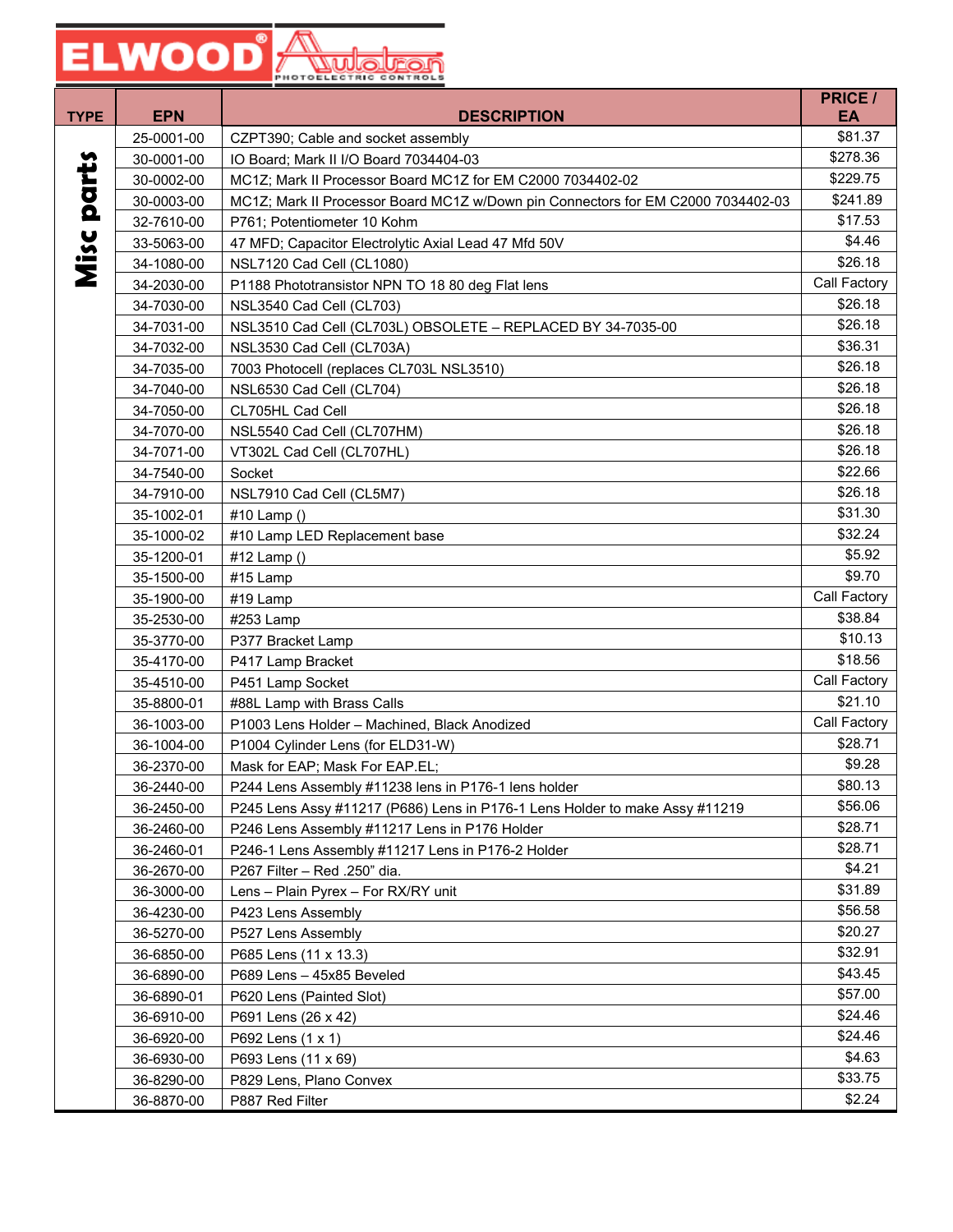### **ELWOOD** Audelren

|                   | 36-8910-00               | P891 Lens                                                                      | \$70.11             |
|-------------------|--------------------------|--------------------------------------------------------------------------------|---------------------|
|                   | 36-9130-00               | P913 Lens Assembly #11217 Lens in P176-3 Lens Holder                           | \$28.71             |
|                   | 36-9170-00               | P917 Filter - Red Mtl: #2324 Plexiglas no protective paper on either side      | \$2.24              |
| <b>HARDWARE</b>   | 36-9210-00               | P921 Lens - Dual Convex Acrylic, .81" Focal Length                             | \$21.54             |
|                   | 37-3050-00               | P305 Dri-Seal (Black Silicone Protector Boot)                                  | \$13.50             |
|                   | 37-8340-00               | P834 Cover Gasket                                                              | \$5.92              |
|                   | 38-1030-00               | P1030-6 Plug Assembly                                                          | \$98.91             |
|                   | 38-1030-01               | P1030-12 Plug Assembly, 12ft A2 Series Controls Cable Assembly                 | \$156.81            |
|                   | 38-1180-00               | P1180-6; P1180 Plug Assembly 5 Pin with 6' Cord                                | \$173.84            |
|                   | 38-1180-30               | CZPT390; P1180 Plug Assembly 5 Pin with 30' Cord                               | \$457.42            |
|                   | 42-2000-00               | 2000X; 3000X Reflective Tape (Inch)                                            | \$2.28              |
|                   | 42-3800-00               | P380 Reflector 2" Wide, 3" Dia.                                                | \$9.28              |
|                   | 42-3800-01               | P380MH Reflector Clear, 3" Dia. (Metal Housing)                                | \$12.65             |
|                   | 42-3801-00               | P380A Reflector Clear, 1-5/8" Dia.                                             | \$9.28              |
|                   | 42-3802-00               | P380AB Reflector Clear, 1-1/4" Dia.                                            | \$7.59              |
|                   | 42-3803-00               | P380B Reflector Clear, 7/8" Dia.                                               | \$7.19              |
|                   | 42-3804-00               | P380C Reflector Clear, 5/8" Dia.                                               | \$6.76              |
| <b>REFLECTORS</b> | 42-3805-00               | P380E Reflector Clear, 1-1/4" x 3" Rectangle                                   | \$6.76              |
|                   | 42-3806-00               | P380F Reflector Clear, 1-1/4" x 4-1/2" w/2 Mounting Holes                      | \$7.59              |
|                   | 42-3827-20               | CZPT390; Reflector Yellow, 1-3/4" x 2-1/2" Rectangle                           | \$31.77             |
|                   | 42-3870-00               | 3870; 983-10 Reflective Tape (Inch), 2" Wide (replaces 3870 which is obsolete) | \$2.28              |
|                   | 42-7080-00               | P708 Mirror                                                                    | \$8.46              |
|                   | 44-1013-00               | P1013 Electronic Counter                                                       | Call Factory        |
|                   | 44-1013-01               | P1104 Base Mount Kit                                                           | Call Factory        |
|                   | 44-1021-00               | P1021 Transformer 120 VAC/60Hz Primary                                         | Call Factory        |
| <b>HARDWARE</b>   | 44-2000-00               | P200 Plug-in Relay                                                             | \$105.01<br>\$38.39 |
|                   | 44-2750-01               | P275-1 Transformer                                                             | \$59.09             |
|                   | 44-2860-00               | P286 Transformer                                                               | \$71.36             |
|                   | 44-3030-00<br>44-3470-00 | P303 Relay<br>P347 Transformer                                                 | \$398.69            |
|                   | 44-7040-00               | P704 Plug-in Relay 502-2CY-475 OHM Coil, 9VDC Pull in                          | \$52.34             |
|                   | 44-7880-00               | P788 Current Transformer                                                       | \$186.00            |
|                   | 44-8460-00               | P846 Plug-in Relay                                                             | \$32.09             |
|                   | 44-8470-00               | P847 Socket Relay                                                              | \$12.19             |
|                   | 45-1193-00               | P1193 Weather Shield                                                           | \$34.63             |
|                   | 45-1290-02               | P129-2 Bracket                                                                 | \$10.88             |
|                   | 45-3040-00               | P304 Liquid Level Electrode                                                    | \$138.56            |
|                   | 45-3090-00               | P309 Rod                                                                       | \$9.28              |
|                   | 45-5900-00               | P590 Spring .578 OD x 2" Black Oxide                                           | \$8.02              |
|                   | 45-5900-01               | P590-1 Spring                                                                  | \$8.02              |
|                   | 45-8750-00               | P875 Universal Swivel Bracket Assembly                                         | \$19.42             |
|                   | 45-9390-00               | P939 Bracket Assembly                                                          | \$19.42             |
|                   | 45-9600-00               | P960 Weather Shield                                                            | \$37.98             |
|                   | 45-9610-00               | P961 Flange Mount Bracket Assembly                                             | \$30.00             |
|                   | 46-1027-00               | P1027 NEMA 12 Enclosure (for C Series)                                         | \$356.17            |
|                   | 46-1027-01               | Sub Panel for NEMA 12 & 13 Enclosure                                           | \$19.02             |
|                   | 46-1028-00               | NEMA 13 Enclosure                                                              | \$196.92            |
|                   | 46-2090-00               | P209 NEMA 12 Enclosure                                                         | \$213.94            |
|                   | 46-9840-00               | P1099 NEMA 1 Enclosure, 8" x 8" x 6"                                           | \$149.52            |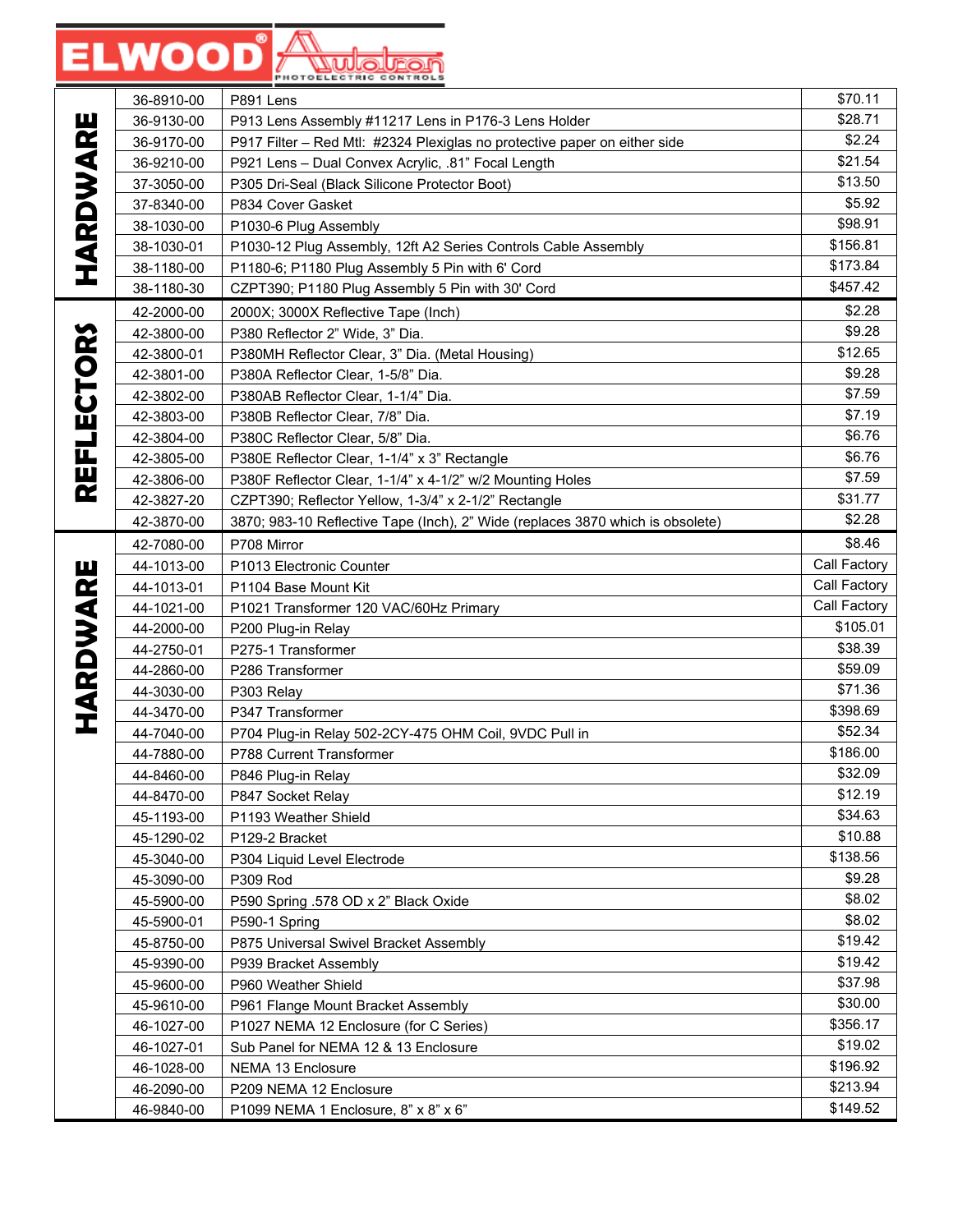|                          | 50-1010-00 | F101 Function Card, ON/OFF                                                          | \$147.08     |
|--------------------------|------------|-------------------------------------------------------------------------------------|--------------|
|                          | 50-1011-00 | F1101 Function Card, ON/OFF, High Sensitivity                                       | \$147.08     |
|                          | 50-1100-00 | T110 Function Card, .1-10 Second Timing Range                                       | \$182.33     |
|                          | 50-1136-00 | T1136 Dual Timer Function Card<br>(OBSOLETE)                                        | \$398.69     |
|                          | 50-1200-00 | T120 Function Card, One Shot, .1-10 Second Timing Range                             | \$210.30     |
| E<br>S                   | 50-1600-00 | T160 Function Card, .1-10 Second Timing Range                                       | \$186.00     |
|                          | 50-1630-00 | T163 Function Card, .01-10 Second Timing Range                                      | \$186.00     |
|                          | 50-1650-00 | T165 Function Card, 02-2.5, Second Timing Range                                     | \$186.00     |
| $\overline{\phantom{a}}$ | 50-1672-00 | T2167 Function Card, Fast Response, .2-23 Second Timing Range                       | \$196.92     |
|                          | 50-1677-00 | T2162 Function Card, Fast Response, .005-5 Time Range                               | \$196.92     |
| WHEN I                   | 50-2010-01 | F201W Function Card                                                                 | \$258.92     |
|                          | 50-2100-01 | T210W Function Card                                                                 | \$200.57     |
|                          | 50-3000-00 | T300 Function Card, Five Function Timer, .1-10 Second Timing Range                  | \$151.94     |
|                          | 50-3060-00 | T306 Function Card, Five Function Timer, .04-5 Second Timing Range                  | \$151.94     |
|                          | 50-3100-00 | T310 Function Card, Single Timer ON Delay, .1-10 Second Timing Range                | \$73.87      |
|                          | 50-3130-00 | T313 Function Card, Single Timer ON Delay, .01-1 Second Timing Range                | \$73.87      |
|                          | 50-3150-00 | T315 Function Card, Single Timer ON Delay, .02-2.5 Second Timing Range              | \$73.87      |
|                          | 50-3160-00 | T316 Function Card, Single Timer ON Delay, .04-5 Second Timing Range                | \$73.87      |
|                          | 50-3170-00 | T317 Function Card, Single Timer ON Delay, .2-23 Second Timing Range                | \$73.87      |
|                          | 50-3170-01 | T955 Function Card, Single Timer ON Delay                                           | \$83.88      |
|                          | 50-3180-00 | T318 Function Card, .9-90 Second Timing Range                                       | \$73.87      |
|                          | 50-3200-00 | T320 Function Card, One-Shot Timer OFF Delay, .1-10 Second Timing Range             | \$93.90      |
|                          | 50-3220-00 | T322 Function Card, One-Shot Timer OFF Delay, .005-5 Second Timing Range            | \$93.90      |
|                          | 50-3230-00 | T323 Function Card, One-Shot Timer OFF Delay, .01-1 Second Timing Range             | \$93.90      |
|                          | 50-3250-00 | T325 Function Card, One-Shot Timer OFF Delay, 02-2.5 Second Timing Range            | \$93.90      |
|                          | 50-3260-00 | T326 Function Card, One-Shot Timer OFF Delay, .04-5 Second Timing Range             | \$93.90      |
|                          | 50-3270-00 | T327 Function Card, One-Shot Timer OFF Delay, .2-23 Second Timing Range             | \$93.90      |
|                          | 50-3280-00 | T328 Function Card, One-Shot Timer OFF Delay, .9-90 Second Timing Range             | \$112.68     |
|                          | 50-3300-00 | T330 Function Card, Dual Timer ON & OFF Delay, .1-10 Second Timing Range            | \$120.38     |
|                          | 50-3350-00 | T335 Function Card, Dual Timer ON & OFF Delay, .02-2.5 Second Timing Range          | \$123.99     |
|                          | 50-3370-00 | T337 Function Card, Dual Timer ON & OFF Delay, .2-23 Second Timing Range            | \$123.99     |
|                          | 50-3380-00 | T338 Function Card, Dual Timer ON & OFF Delay, .9-90 Second Timing Range            | \$123.99     |
|                          | 50-3420-00 | T342 Card Function, Batch Counter, .005-5 Second Range (Obsolete as of 07-21-2012), | Call Factory |
|                          | 50-3480-00 | T348 Function Card, Externally Clocked Shift Register, .9-90 Second Timing Range    | \$165.31     |
|                          | 50-3490-00 | T349 Function Card, Toggle Batch Counter (Obsolete as of 07-21-2012)                | Call Factory |
|                          | 50-3600-00 | T360 Function Card, Single Timer OFF Delay, .1-10 Second Timing Range               | \$73.87      |
|                          | 50-3630-00 | T363 Function Card, Single Timer OFF Delay, .01-1 Second Timing Range               | \$73.87      |
|                          | 50-3650-00 | T365 Function Card, Single Timer OFF Delay, .02-2.5 Second Timing Range             | \$73.87      |
|                          | 50-3660-00 | T366 Function Card, Single Timer OFF Delay, .04-5 Second Timing Range               | \$73.87      |
|                          | 50-3670-00 | T367 Function Card, Single Timer OFF Delay, .2-23 Second Timing Range               | \$73.87      |
|                          | 50-3680-00 | T368 Function Card, Single Timer OFF Delay, .9-90 Second Timing Range               | \$92.64      |
|                          | 50-3700-00 | T370 Function Card, Delayed One-Shot Timer, .1-10 Second Timing Range               | \$138.57     |
|                          | 50-3720-00 | T372 Function Card, Delayed One-Shot Timer, .005-.5 Second Timing Range             | \$138.57     |
|                          | 50-3750-00 | T375 Function Card, Delayed One-Shot Timer, .02-2.5 Second Timing Range             | \$138.57     |
|                          | 50-3760-00 | T376 Function Card, Delayed One-Shot Timer, .04-5 Second Timing Range               | \$141.00     |
|                          | 50-3770-00 | T377 Function Card, Delayed One-Shot Timer, .2-23 Second Timing Range               | \$138.57     |
|                          | 50-3770-01 | T377 Function Card with Digital Pot                                                 | \$306.32     |
|                          | 50-3770-02 | T377 Function Card with Wire Leads for External Pot                                 | \$138.57     |
|                          | 50-3780-00 | T378 Function Card, Delayed One-Shot Timer, .9-90 Second Timing Range               | \$132.49     |
|                          | 50-3800-00 | T380 Function Card, Shift Register, .1-10 Second Timing Range                       | \$138.57     |
|                          | 50-3850-00 | T385 Function Card, Shift Register, .02-2.5 Second Timing Range                     | \$138.57     |
|                          | 50-3900-00 | T390 Function Card, Over/Under Speed Detector, .1-10 Second Timing Range            | \$127.63     |

TIMING CARDS **TIMING CARDS**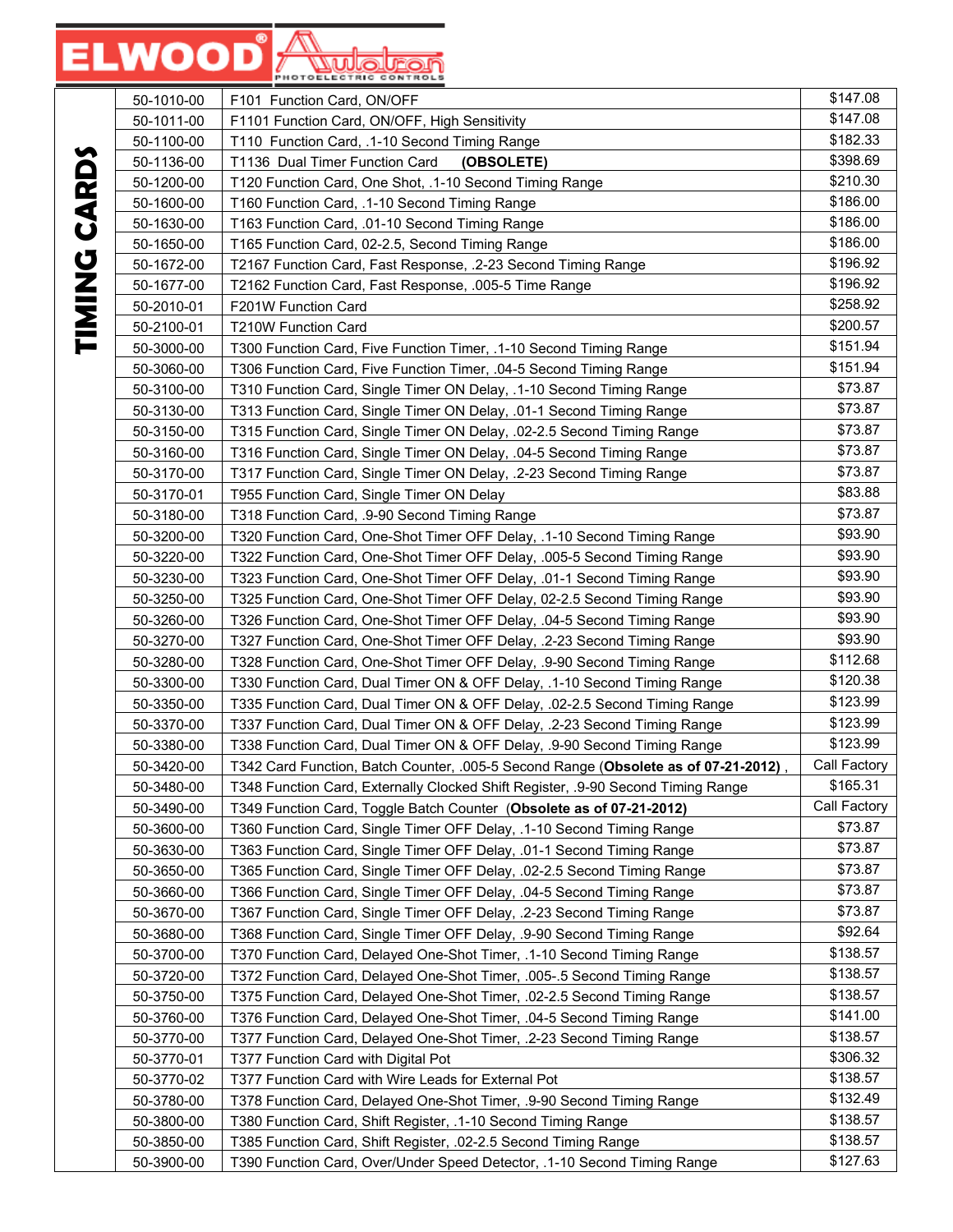|                     | 50-3920-00               | T392 Function Card, Over/under Speed Detector, .005-5 Second Timing Range                             | \$123.99           |
|---------------------|--------------------------|-------------------------------------------------------------------------------------------------------|--------------------|
|                     | 50-3990-00               | T399 Function Card, Output Latch                                                                      | \$73.87            |
|                     | 50-4133-02               | T1332 Function Card                                                                                   | \$138.57           |
|                     | 50-4320-00               | T3200 Function Card, Long Delay One-Shot Timer, 30 Seconds-13 Minutes Timing<br>Range                 | \$138.57           |
|                     | 50-4360-00               | T3600 Function Card, Long Delay Single Timer, OFF Delay, 30 Seconds-13 Minutes<br><b>Timing Range</b> | \$138.57           |
|                     | 50-4362-00               | T3602 Function Card, Long Delay Single Timer, 7 Seconds-3 Minutes Timing Range                        | \$138.57           |
|                     | 50-4363-00               | T3603 Function Card, Long Delay Single Timer, 1 Minute-26 Minutes Timing Range                        | \$138.57           |
|                     | 50-4364-00               | T3604 Function Card, Long Delay Single Timer, 2.5 Minutes-1 Hour Timing Range                         | \$138.57           |
|                     | 50-5790-00               | A579C Circuit Board Assembly                                                                          | Call Factory       |
|                     | 51-4900-00               | P490 Lens Assembly                                                                                    | \$31.21            |
|                     | 52-1032-00               | P1032 Plug-in Logic Module                                                                            | \$59.09            |
|                     | 52-2740-02               | P274-10S Cell Assembly                                                                                | \$56.58            |
|                     | 52-2740-11               | P274-10L Cell Assembly                                                                                | \$56.58            |
|                     | 52-4000-00               | CA4 Base                                                                                              | \$425.43           |
|                     | 52-9700-00               | P970 Plug-in AC Switch (K)                                                                            | \$88.89            |
|                     | 52-9710-00               | P971 Plug-in Open-Collector Logic Module (G)                                                          | \$59.09            |
|                     | 52-9910-00               | P991A Plug-in Opto-Isolated Logic Module (GA)                                                         | \$59.09            |
|                     | 63-1011-00               | CA4-F1101-R Incandescent Control w/DPDT Relay (w/F1101 Function Card)                                 | \$602.94           |
|                     | 63-1012-00               | CA4-F101-R Incandescent Control w/DPDT Relay (w/F101 Function Card)                                   | \$602.94           |
|                     | 63-1012-96               | CA4-F2101A-LC Control                                                                                 | \$646.51           |
|                     | 63-1013-00               | CA4-F2101-R Incandescent Control w/DPDT Relay (w/F2101 Function Card)                                 | \$615.09           |
|                     | 63-1261-00               | CA4-T126-R Incandescent Control w/DPDT Relay (w/T126 Function Card)                                   | \$663.71           |
|                     | 63-1601-00               | CA4-T160-R Incandescent Control w/DPDT Relay (w/T160 Function Card)                                   | \$641.77           |
|                     | 63-1621-00               | CA4-T162-R Incandescent Control w/DPDT Relay (w/T162 Function Card)                                   | \$641.77           |
|                     | 63-1622-00               | CA4-T2162-R Incandescent Control w/DPDT Relay (w/T2162 Function Card)                                 | \$651.56           |
|                     | 63-1627-00               | CA4-T2167-R Control with T2167 Function Card 2-23 Second Timer                                        | \$651.56           |
|                     | 63-1651-00               | CA4-T165-R Incandescent Control w/DPDT Relay (w/T165 Function Card)                                   | \$641.77           |
|                     | 63-1661-00               | CA4-T166-R Incandescent Control w/DPDT Relay (w/T166 Function Card)                                   | \$641.77           |
|                     | 63-1671-00               | CA4-T167-R Incandescent Control w/DPDT Relay (w/T167 Function Card)                                   | \$641.77           |
|                     | 63-5791-00               | A980 Control                                                                                          | \$423.01           |
|                     | 65-1001-00               | <b>EAP5BG Sensing Head</b>                                                                            | \$77.63            |
|                     | 65-1002-00               | <b>EAP12G Sensing Head</b>                                                                            | \$77.63            |
|                     | 65-1002-20               | EAP12G Sensing Head w/20' Cable                                                                       | \$93.90            |
|                     | 65-1003-00               | EAP32 Sensing Head                                                                                    | \$71.36            |
|                     | 65-1003-02               | A986 Sensing Head                                                                                     | \$77.63<br>\$82.63 |
|                     | 65-1003-03               | A986 Sensing Head w/10' Cable                                                                         | \$85.14            |
| <b>QVIH UNISNAD</b> | 65-1501-00               | <b>EAPS5BG Sensing Head</b><br>ECP10LC Head w/11 x 13.3 Lens                                          | \$155.59           |
|                     | 65-2005-02<br>65-2006-00 | <b>ECP10MC Sensing Head</b>                                                                           | \$122.77           |
|                     | 65-4004-00               | <b>EXPM10C Sensing Head</b>                                                                           | \$179.90           |
|                     | 65-4005-00               | <b>EXPM10LC Sensing Head</b>                                                                          | \$179.90           |
|                     | 65-4500-01               | A893 Sensing Head                                                                                     | \$264.99           |
|                     | 65-5001-00               | E1AP5BC Sensing Head                                                                                  | \$143.43           |
|                     | 65-5001-01               | E1APL5BC Sensing Head                                                                                 | \$176.25           |
|                     | 65-5001-02               | E1APLO5BC Sensing Head                                                                                | \$187.19           |
|                     | 65-5004-00               | E1AP10C Sensing Head                                                                                  | \$143.43           |
|                     | 65-5004-01               | A992 Sensing Head                                                                                     | \$190.84           |
|                     | 65-5004-02               | E1APL10C Sensing Head                                                                                 | \$176.25           |
|                     | 65-5005-00               | E1AP10LC; E1AP10LC Sensing Head                                                                       | \$143.43           |
|                     | 65-5005-01               | E1APL10LC Sensing Head                                                                                | \$187.19           |
|                     |                          |                                                                                                       |                    |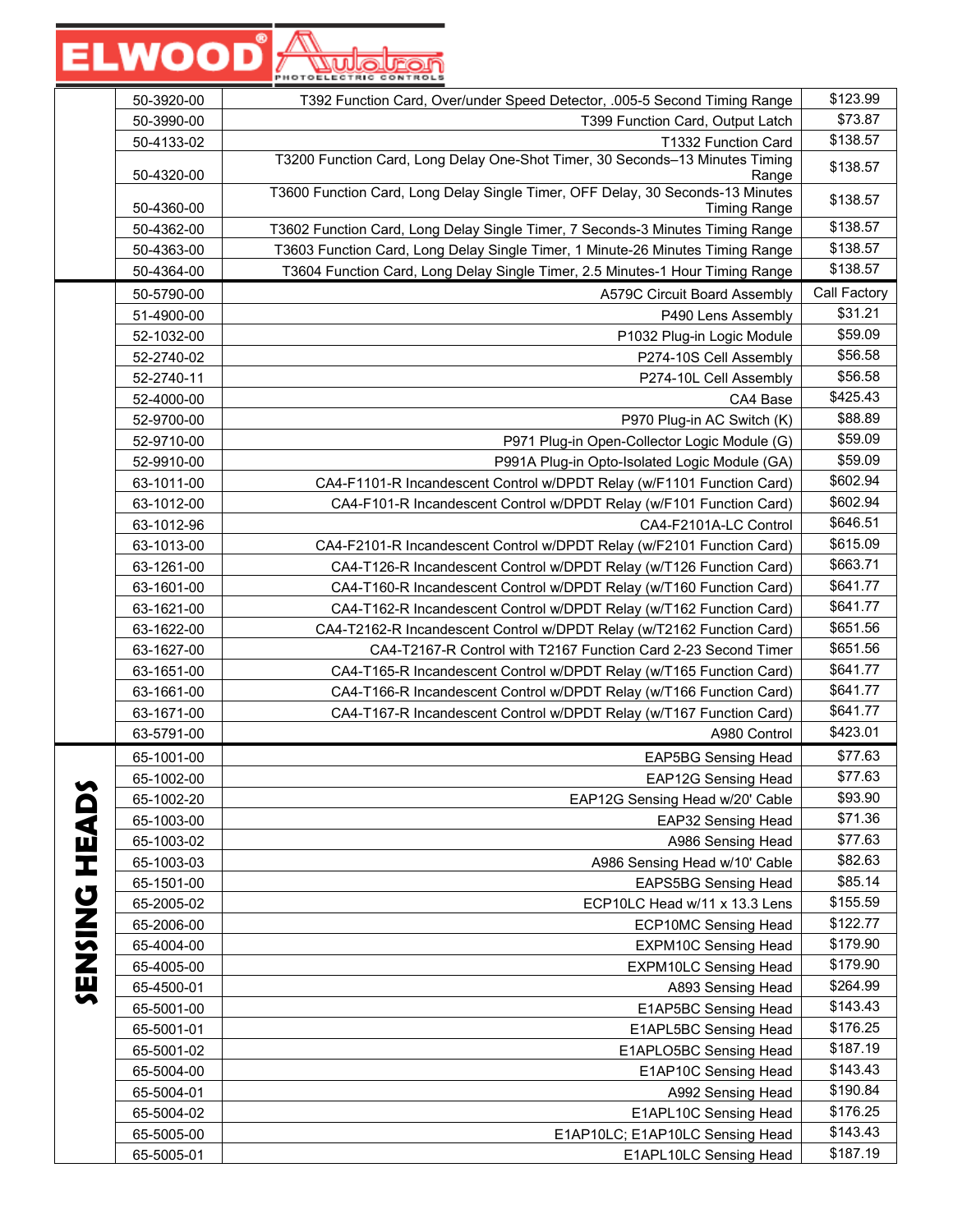| 65-5005-02 | E1APLO10LC Sensing Head                                                          | \$187.19 |
|------------|----------------------------------------------------------------------------------|----------|
| 65-5006-00 | E1AP10MC Sensing Head                                                            | \$143.43 |
| 65-6001-00 | E8AAP5BC Sensing Head                                                            | \$139.79 |
| 65-6005-00 | E8AAP10LC Sensing Head                                                           | \$139.79 |
| 65-6204-00 | E8AP10C Sensing Head                                                             | \$147.08 |
| 65-6204-01 | A798C Sensing Head                                                               | \$172.62 |
| 65-6204-20 | E8AP10C Sensing Head w/ 20' Cable                                                | \$166.52 |
| 65-6205-00 | E8AP10LC Sensing Head                                                            | \$147.08 |
| 65-6205-10 | E8AP10LC Sensing Head w/ 10' Cable                                               | \$153.16 |
| 65-6205-12 | A826 Sensing Head w/ 12' Cable                                                   | \$166.52 |
| 65-6205-25 | E8AP10LC Sensing Head w/ 25' Cable                                               | \$173.84 |
| 65-6401-00 | E8BAP5BC Sensing Head                                                            | \$143.43 |
| 65-6405-00 | E8BAP10LC Sensing Head                                                           | \$143.43 |
| 65-6405-08 | A656D Sensing Head w/ 4' Cable                                                   | \$153.16 |
| 65-6405-10 | E8BAP10LC Sensing Head w/ 10' Cable                                              | \$147.08 |
| 65-6601-00 | E8BP5BC Sensing Head                                                             | \$143.43 |
| 65-6601-20 | E8BP5BC Sensing Head w/ 20' Cable                                                | \$160.45 |
| 65-6604-00 | E8BP10C Sensing Head                                                             | \$143.43 |
| 65-6604-20 | E8BP10C Sensing Head w/ 20' Cable                                                | \$165.31 |
| 65-6605-00 | E8BP10LC Sensing Head                                                            | \$143.43 |
| 65-6605-01 | E8BP010LC Sensing Head                                                           | \$148.30 |
| 65-6605-06 | E8BP10LJ Sensing Head                                                            | \$177.48 |
| 65-6805-00 | E8ZP10L Sensing Head                                                             | \$302.67 |
| 66-1000-00 | <b>ELG Light Source Head</b>                                                     | \$90.14  |
| 66-1003-00 | EL32 Light Source Head                                                           | \$66.36  |
| 66-2000-00 | <b>ECC Light Source Head</b>                                                     | \$130.05 |
| 66-5000-00 | E1AE Light Source Head                                                           | \$370.74 |
| 66-6200-00 | E8AC Light Source Head                                                           | \$164.11 |
| 66-6200-25 | E8AC Light Source Head w/ 25' Cable                                              | \$190.84 |
| 66-6201-00 | E8A10C Light Source Head                                                         | \$164.11 |
| 66-6201-12 | E8A10C Light Source Head w/ 12' Cable                                            | \$165.31 |
| 66-6400-00 | E8BAC Light Source Head                                                          | \$136.14 |
| 66-6400-01 | L225B Light Source Head                                                          | \$160.45 |
| 66-6400-04 | L195C Light Source Head w/ 4' Cable                                              | \$189.63 |
| 66-6400-10 | E8BAC Light Source Head w/ 10' Cable                                             | \$142.21 |
| 66-6600-00 | E8BC; E8BC Light Source Head                                                     | \$128.85 |
| 66-6600-20 | E8BC Light Source Head w/ 20' Cable                                              | \$147.08 |
| 66-6602-07 | E8B12C-7 Light Source Head                                                       | \$147.08 |
| 66-6608-00 | E8BC-6 Light Source Head                                                         | \$136.14 |
| 66-6609-00 | E8BP5AC Sensing Head                                                             | \$283.24 |
| 66-6800-00 | E8Z10 Light Source Head                                                          | \$302.67 |
| 66-6801-00 | E8Z12 Light Source Head                                                          | \$302.67 |
| 71-3001-00 | CNPT300 Liquid Level Control (CNPF303 w/T300 Function Card)                      | \$596.81 |
| 71-3030-00 | <b>CMPF303 Proximity Sensing Control</b>                                         | \$385.32 |
| 71-3031-00 | CNPF303 Liquid Level Control                                                     | \$446.09 |
| 71-3031-03 | CNWPF303 Liquid Level Control 24V                                                | \$477.72 |
| 71-3032-00 | CJPF303 Surj-Switch Control                                                      | \$424.26 |
| 71-3032-02 | CJDPF303 Surj-Switch Control 12 VDC                                              | \$438.77 |
| 71-3100-00 | CMPT310 Proximity Sensing Control (CMPF303 w/T310 Function Card)                 | \$458.25 |
| 71-3260-00 | CMPT326 Proximity Sensing Control (CMPF303 w/T326 Function Card)                 | \$478.90 |
| 71-3420-06 | CMPT342G Proximity Sensing Control w/Logic Output (CMPF303G w/T342 FunctionCard) | \$578.63 |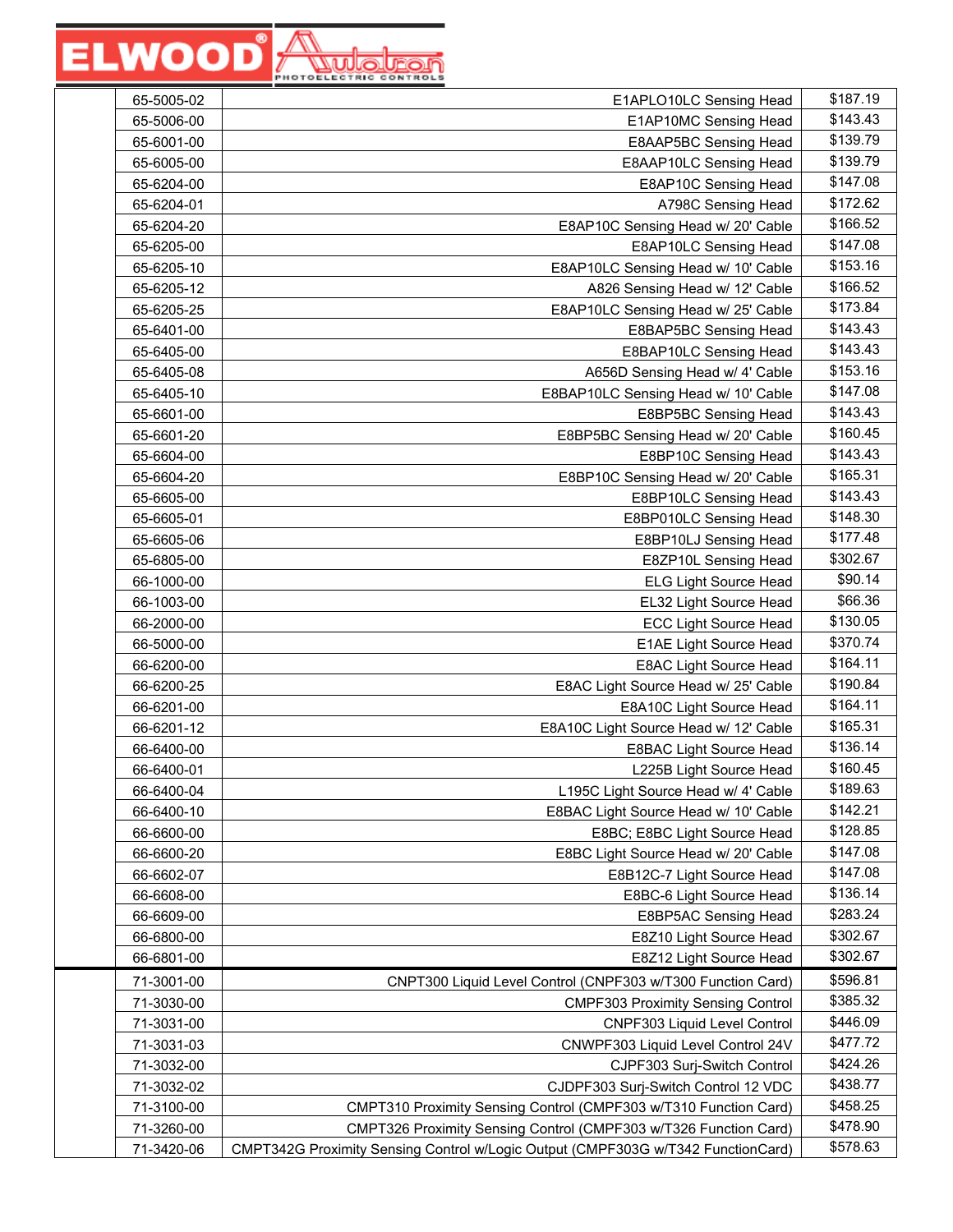|          | 71-3602-00 | CJPT360 Surj-Switch Control (CJPF303 w/T360 Function Card)                                     | \$498.38 |
|----------|------------|------------------------------------------------------------------------------------------------|----------|
|          | 71-3630-00 | CMPT363 Proximity Sensing Control (CMPF303 w/T363 Function Card)                               | \$458.25 |
|          | 71-3652-00 | CJPT365 Surj-Switch Control (CJPF303 w/T365 Function Card)                                     | \$498.38 |
|          | 71-3672-00 | CJPT367 Surj-Switch Control (CJPF303 w/T367 Function Card)                                     | \$498.38 |
|          | 71-5790-01 | <b>A579D Transistor Control</b>                                                                | \$846.05 |
|          | 71-9410-00 | A941B DC Power and Relay Module                                                                | \$240.68 |
|          | 71-9410-02 | A941B-T377 DC Power and Relay Module (A941B w/T377 Function Card)                              | \$379.25 |
|          | 71-9590-00 | A959-0 Impak-Switch Control, .1 - 10 Second Timing Range                                       | \$395.05 |
| CHINNERS | 71-9591-00 | A959-E-O Impak-Switch Control, .1 - 10 Second Timing Range, 230V                               | \$679.54 |
|          | 71-9592-00 | A959-2 Impak-Switch Control, .005 - .5 Second Timing Range                                     | \$395.05 |
|          | 71-9593-00 | A959-3 Impak-Switch Control, .01 - 1 Second Timing Range                                       | \$395.05 |
|          | 71-9595-00 | A959-5 Impak-Switch Control, 02 - 2.5 Second Timing Range                                      | \$395.05 |
|          | 72-3031-00 | <b>EM1 Proximity Sensor</b>                                                                    | \$147.08 |
|          | 72-3031-25 | EM1 Proximity Sensor w/25' Cable                                                               | \$172.62 |
|          | 72-3034-25 | EM4 Proximity Sensor w/25' Cable                                                               | \$177.47 |
|          | 72-3035-00 | <b>EM5 Proximity Sensor</b>                                                                    | \$147.08 |
|          | 72-7507-00 | V Impak Pickup                                                                                 | \$814.42 |
|          | 75-2000-00 | A20000 Retro-Reflective Control, 115VAC Input, ON/OFF                                          | \$220.01 |
|          | 75-2000-01 | A20000R Retro-Reflective Control, 115VAC, ON/OFF, Quik-Disconnect Receptade                    | \$272.26 |
|          | 75-2001-11 | A20011R Retro-Reflective Control, 115VAC, On Del 1 - 20 Second, Quick Disc<br>Receptade        | \$316.04 |
|          | 75-2001-60 | A20016 Control                                                                                 | \$263.76 |
|          | 75-2006-10 | A20061 Retro-Reflective Control, 115VAC, Off Delay, 1 - 20 Second Timing Range                 | \$263.76 |
|          | 75-2006-11 | A20061R Retro-Reflective Control, 115VAC, ON/OFF, 1 - 20 Second, Quick Disconnect<br>Receptade | \$316.04 |
|          | 75-2006-60 | A20066 Retro-Reflective Control, 115VAC, OFF Delay, 0.2 - 5 Second Timing Range                | \$263.76 |
|          | 75-2100-00 | A21000 Retro-Reflective Control, 115VAC, ON/OFF                                                | \$263.76 |
|          | 75-2300-00 | A23000 Retro-Reflective Control, 11-28VDC, ON/OFF                                              | \$220.01 |
|          | 75-2302-60 | A23026 Retro-Reflective Control, 11-28VDC, One Shot, 0.2 - 5 Second Timing Range               | \$263.76 |
|          | 75-3020-00 | RPT302 Retro-Reflective Control (RPF303 w/T302 Function Card)                                  | \$574.97 |
|          | 75-3030-00 | RPF303 Retro-Reflective Control, ON/OFF                                                        | \$426.63 |
|          | 75-3030-02 | RDPF303 Retro-Reflective Control, 12VDC                                                        | \$442.44 |
|          | 75-3030-03 | REPF303 Retro-Reflective Control, 220VAC                                                       | \$497.20 |
|          | 75-3030-04 | RHPF303 Retro-Reflective Control w/Lens Heater                                                 | \$460.74 |
|          | 75-3030-05 | RPF303K Retro-Reflective Control w/Plug-in AC Switch Output                                    | \$481.38 |
|          | 75-3030-08 | RTPF303 Retro-Reflective Control, 120VAC 50/60HZ                                               | \$469.22 |
|          | 75-3030-09 | RBPF303 Retro-Reflective Control, 24VAC                                                        | \$460.74 |
|          | 75-3030-24 | RDHPF303 Retro-Reflective Control w/Lens Heater, 12VDC                                         | \$476.54 |
|          | 75-3030-49 | RBHPF303 Retro-Reflective Control, 24VAC w/Lens Heater                                         | \$493.54 |
|          | 75-3030-99 | RWPF303 Retro-Reflective Control, 24VDC                                                        | \$447.31 |
|          | 75-3100-00 | RPT310 Retro-Reflective Control (RPF303 w/T310 Function Card)                                  | \$500.86 |
|          | 75-3150-00 | RPT315 Retro-Reflective Control (RPF303 w/T315 Function Card)                                  | \$500.86 |
|          | 75-3170-00 | RPT317 Retro-Reflective Control (RPF303 w/T317 Function Card)                                  | \$500.86 |
|          | 75-3170-03 | REPT317 Retro-Reflective Control, 220VAC (REPF303 w/T317 Function Card)                        | \$571.31 |
|          | 75-3171-00 | A962 Control                                                                                   | \$499.56 |
|          | 75-3171-03 | A962E Control                                                                                  | \$589.54 |
|          | 75-3171-04 | A962 Control w/Lens Heater                                                                     | \$533.66 |
|          | 75-3200-00 | RPT320 Retro-Reflective Control (RPF303 w/T320 Function Card)                                  | \$520.21 |
|          | 75-3200-04 | RHPT320 Retro-Reflective Control w/ Lens Heater (RHPF303 w/T320 Function Card)                 | \$555.49 |
|          | 75-3250-04 | RHPT325 Retro-Reflective Control w/Lens Heater (RHPF303 w/T325 Function Card)                  | \$555.49 |
|          | 75-3280-00 | RPT328 Retro-Reflective Control (RPF303 w/T328 Function Card)                                  | \$539.68 |
|          | 75-3280-08 | RTPT328 Retro-Reflective Control, 120VAC 50/60HZ (RTPF303 w/T328 Function Card)                | \$582.28 |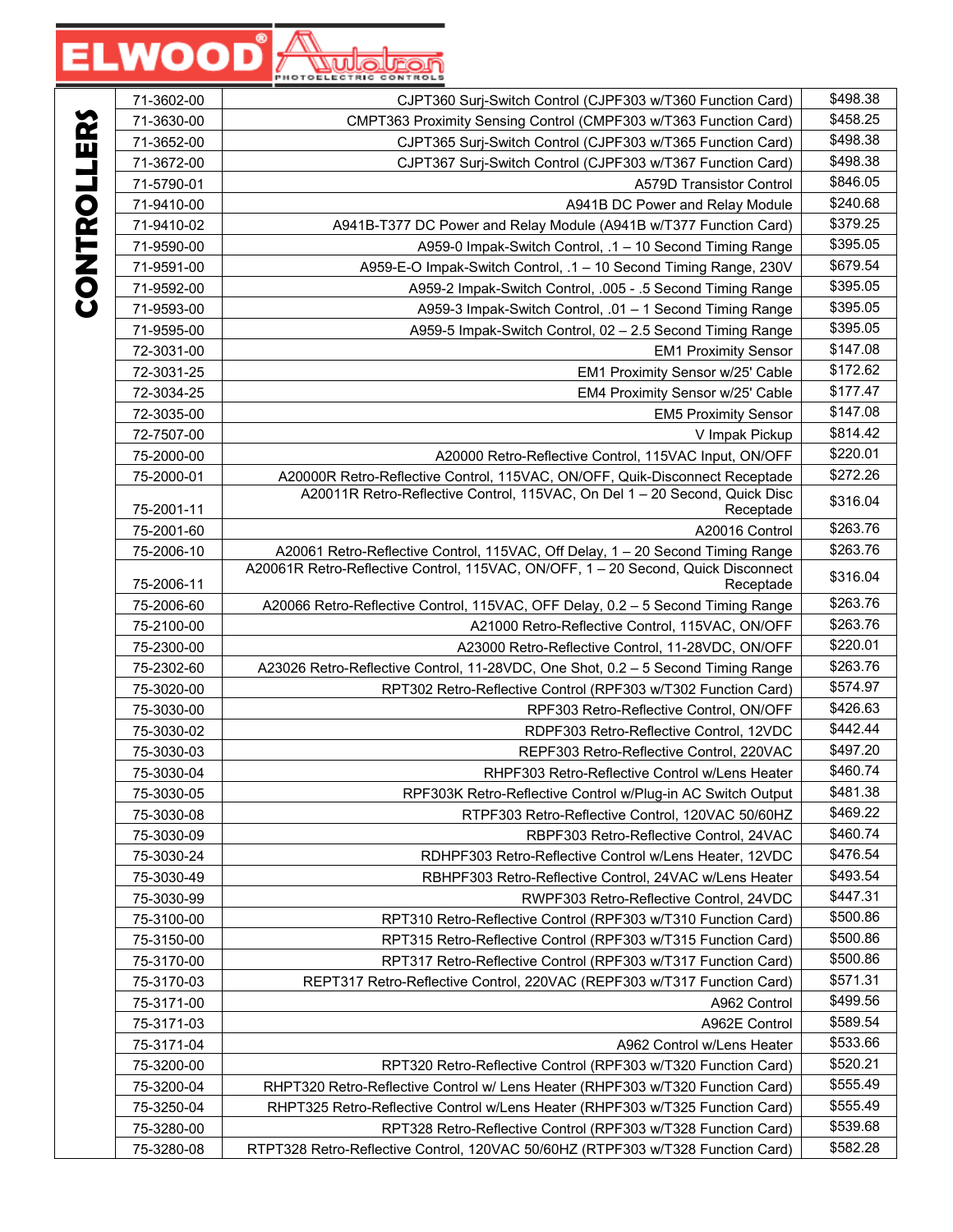| 75-3300-00 | RPT330 Retro-Reflective Control (RPF303 w/T330 Function Card)                                                                                        | \$550.41  |
|------------|------------------------------------------------------------------------------------------------------------------------------------------------------|-----------|
| 75-3300-04 | RHPT3300 Retro-Reflective Control w/Lens Heater (RHPF303 w/T330 Function Card)                                                                       | \$583.47  |
| 75-3300-08 | RTPT330 Retro-Reflective Control, 120VAC 50/60HZ (RTPF303 w/T330 Function Card)                                                                      | \$593.15  |
| 75-3301-00 | RPT330 Retro-Reflective Control with 1/4" Mask                                                                                                       | \$562.81  |
| 75-3370-00 | RPT337 Retro-Reflective Control (RPF303 w/T337 Function Card)                                                                                        | \$550.66  |
| 75-3600-00 | RPT360 Retro-Reflective Control (RPF303 w/T360 Function Card)                                                                                        | \$500.86  |
| 75-3600-03 | REPT360 Retro-Reflective Control, 220VAC (REPF303 w/T360 Function Card)                                                                              | \$571.31  |
| 75-3600-04 | RHPT360 Retro-Reflective Control w/Lens Heater (RHPF303 w/T360 Function Card)                                                                        | \$533.66  |
| 75-3600-08 | RTPT360 Retro-Reflective Control, 120VAC 50/60HZ (RTPF303 w/T360 Function Card)                                                                      | \$542.16  |
| 75-3650-00 | RPT365 Retro-Reflective Control (RPF303 w/T365 Function Card)                                                                                        | \$500.86  |
| 75-3660-00 | RPT366 Retro-Reflective Control (RPF303 w/T366 Function Card)                                                                                        | \$500.86  |
| 75-3670-00 | RPT367 Retro-Reflective Control (RPF303 w/T367 Function Card)                                                                                        | \$500.86  |
| 75-3680-00 | RPT368 Retro-Reflective Control (RPF303 w/T368 Function Card)                                                                                        | \$519.03  |
| 75-3680-04 | RHPT368 Retro-Reflective Control w/Lens Heater (RHPT303 w/T368 Function Card)                                                                        | \$554.31  |
| 75-3700-00 | RPT370 Retro-Reflective Control (RPF303 w/T370 Function Card)                                                                                        | \$562.81  |
| 75-3721-00 | A973 Control                                                                                                                                         | \$589.54  |
| 75-3750-00 | RPT375 Retro-Reflective Control (RPF303 w/T375 Function Card)                                                                                        | \$554.31  |
| 75-4322-04 | RHPT3202 Retro-Reflective Control w/Lens Heater (RHPF303 w/T3202 Function Card)                                                                      | \$598.10  |
| 75-8780-00 | A878R Counting Control Pak "People Counter"                                                                                                          | \$973.62  |
| 75-8780-01 | A878R Counting Control Pak "People Counter" w/P961 Bracket & P380MH Reflector                                                                        | \$990.74  |
| 75-8781-00 | A878R-1 Control                                                                                                                                      | \$1079.36 |
| 76-1051-01 | A979 Control                                                                                                                                         | \$238.28  |
| 76-1052-02 | A977A Control                                                                                                                                        | \$289.30  |
| 76-1052-03 | A976A Control                                                                                                                                        | \$249.19  |
| 76-2010-00 | A20100 Long Range Proximity Control, 115VAC, ON/OFF                                                                                                  | \$220.01  |
| 76-2010-02 | A20100R Long Range Proximity Control, 115VAC, ON/OFF, Quick-disconnect Receptade                                                                     | \$272.26  |
| 76-2010-03 | A989 Control                                                                                                                                         | \$238.28  |
| 76-2011-60 | A20116 Long Range Proximity Control, 115VAC, On Delay, 0.2 - 5 Second Timing Range                                                                   | \$263.76  |
| 76-2020-00 | A20200 Short Range Proximity Control, 115VAC, ON/OFF                                                                                                 | \$232.17  |
| 76-2021-60 | A20216 Short Range Proximity Control, 115VAC, On Delay, 0.2 - 5 Second Timing Range                                                                  | \$263.76  |
| 76-2026-60 | A20266 Short Range Proximity Control, 115VAC, Off Delay, 0.2 - 5 Second Timing Range                                                                 | \$275.92  |
| 76-2110-00 | A21100 Control, Long Range Proximity Control, 115VAC, ON/OFF                                                                                         | \$272.26  |
| 76-2120-00 | A21200 Short Range Proximity Control, 115VAC, ON/OFF                                                                                                 | \$275.92  |
| 76-2310-00 | A23100 Long Range Proximity Control, 11-28VDC, ON/OFF                                                                                                | \$220.01  |
| 76-2310-01 | A23101 Long Range Proximity Control, 11-28VDC, ON/OFF                                                                                                | \$220.01  |
| 76-2310-10 | A32100 Long Range Proximity Control, 11-28VDC, ON/OFF with 10' Cable<br>A23116 Long Range Proximity Control, 11-28VDC, ON/OFF, 02. - 5 Second Timing | \$226.10  |
| 76-2311-60 | Range                                                                                                                                                | \$263.76  |
| 76-2320-00 | A23200 Short Range Proximity Control, 11-28VDC, ON/OFF                                                                                               | \$232.17  |
| 76-2320-10 | A23200 Short Range Proximity Control, 11-28VDC, ON/OFF with 10' Cable                                                                                | \$238.28  |
| 76-2420-00 | A24200 Short Range Proximity Control, 11-28VDC, ON/OFF                                                                                               | \$255.26  |
| 76-3030-00 | RXPF303 Proximity Photo Electric Control, 120VAC 60HZ 6' Range, Relay Output                                                                         | \$469.22  |
| 76-3030-04 | RXHPF303 Control                                                                                                                                     | \$503.21  |
| 76-3031-00 | RYPF303 Control                                                                                                                                      | \$469.22  |
| 76-3031-04 | RYHPF303 Control                                                                                                                                     | \$503.21  |
| 76-3100-00 | RXPT310 Proximity Control (RXPF303 w/T310 Function Card)                                                                                             | \$542.16  |
| 76-3101-00 | RYPT310 Control                                                                                                                                      | \$544.53  |
| 76-3101-04 | RYHPT310 Control                                                                                                                                     | \$574.97  |
| 76-3201-00 | RYPT320 Control (RYPF303 Control w/T320 Function Card)                                                                                               | \$562.81  |
| 76-3301-00 | CZPT390; RYPT330 Control                                                                                                                             | \$593.151 |
| 76-3601-00 | RYPT360 Control                                                                                                                                      | \$542.16  |
| 76-3701-00 | RYPT370 Control                                                                                                                                      | \$605.30  |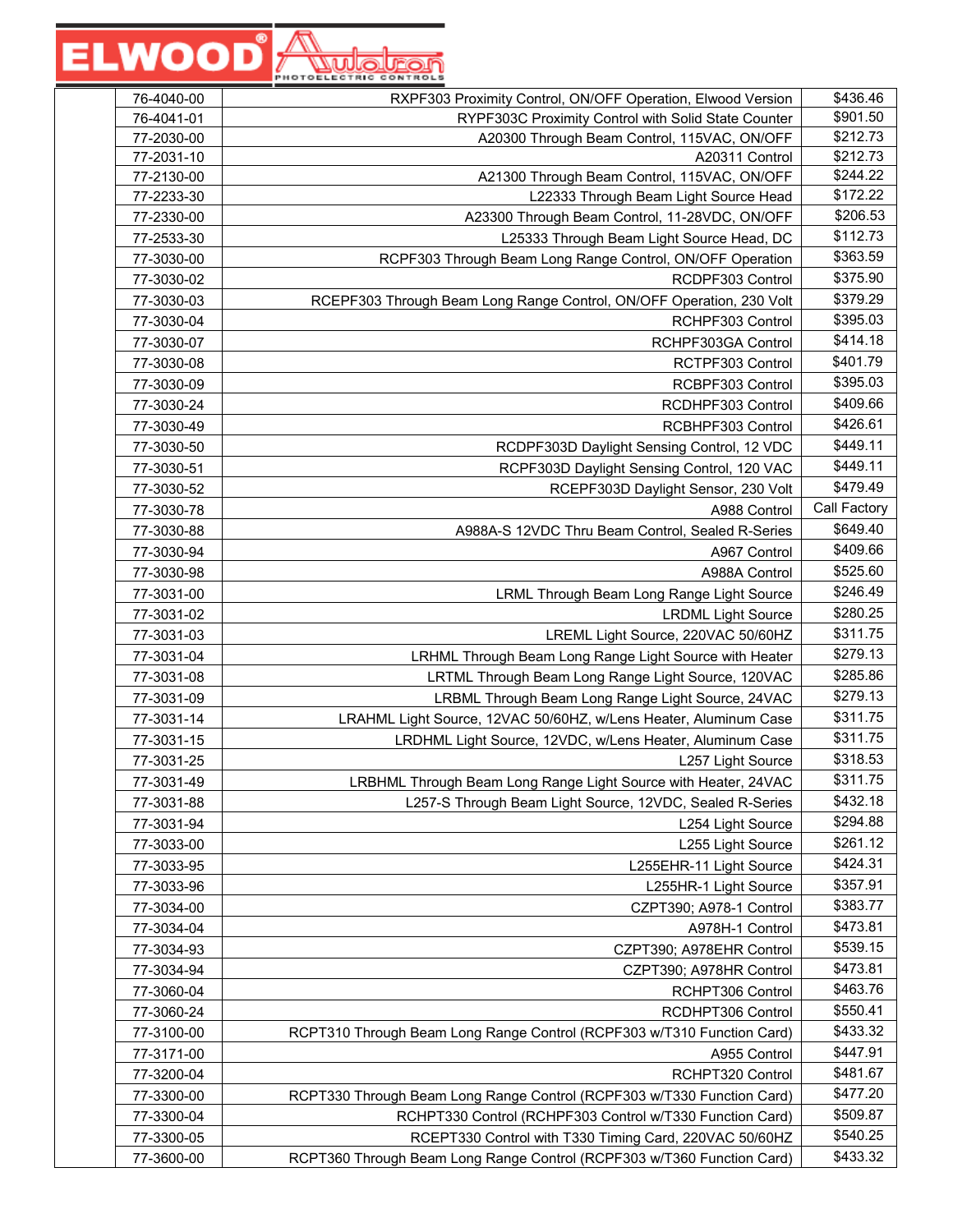| 77-3600-04 | RCHPT360 Control                                                          | \$463.76             |
|------------|---------------------------------------------------------------------------|----------------------|
| 77-3650-04 | RCHPT365 Control                                                          | \$463.76             |
| 77-3660-04 | RCHPT366 Control                                                          | \$463.76             |
| 77-4320-00 | RCPT3200 Through Beam Long Range Control (RCPF303 w/T3200 Function Card)  | \$489.60             |
| 77-9303-00 | BLF303 Bin Level Control                                                  | \$502.00             |
| 77-9303-34 | A937P-L (Pyrex & Red)                                                     | \$917.35             |
| 77-9303-40 | BLF303 A-G-S Control                                                      | \$561.66             |
| 77-9303-50 | BLF303-L Control                                                          | \$854.29             |
| 77-9303-51 | BLF303-10.5 Control                                                       | \$595.42             |
| 77-9303-56 | BLF303A-2-2 Bin Level Control 2" Rod, 2" Gap                              | \$688.85             |
| 77-9310-40 | BLT310 A-G-S Control                                                      | \$632.58             |
| 77-9330-00 | BLT330 Bin Level Control (BLF303 w/T330 Function Card)                    | \$614.55             |
| 77-9360-30 |                                                                           | \$569.53             |
|            | A937L-T360 Control (Lucite)                                               | \$688.85             |
| 77-9432-51 | BLT3200-10.5 Control                                                      | \$629.20             |
| 77-9436-00 | BLT3600 Bin Level Control (BLF303 w/T3600 Function Card)                  | \$942.04             |
| 78-1000-00 | Over height Detection Kit, 12 Volt DC                                     | \$356.77             |
| 78-3030-00 | CPF303 Modulated LED Control                                              | \$422.06             |
| 78-3030-03 | CEPF303 Modulated LED Control, 220 VAC                                    |                      |
| 78-3030-05 | CPF303K Modulated LED Control w/Plug-in AC Switch Output                  | \$408.57<br>\$395.03 |
| 78-3030-08 | A942 Control                                                              |                      |
| 78-3030-09 | CBPF303 Modulated LED Control, 24 VAC                                     | \$386.06             |
| 78-3030-98 | CTPF3033 Modulated LED Control, 120VAC 50/60HZ                            | \$395.03             |
| 78-3031-00 | CZPF303 Special Feature Control, 120VAC 60HZ                              | \$393.92             |
| 78-3031-02 | CZDPF303 Special Feature Control, 12VDC                                   | \$407.44             |
| 78-3031-03 | CZEPF303 Special Feature Control, 220VAC 50/60HZ                          | \$459.16             |
| 78-3031-06 | CZPF303G Special Feature Control with Plug-in Logic Output                | \$417.53             |
| 78-3031-08 | CZTPF303 Special Feature Control, 120VAC 50/60HZ                          | \$433.32             |
| 78-3031-33 | CZPT330 Control                                                           | \$509.87             |
| 78-3032-02 | A949 Control                                                              | \$227.35             |
| 78-3100-00 | CPT310 Modulated LED Control (CPF303 w/T310 Function Card)                | \$424.31             |
| 78-3150-00 | CPT315 Modulated LED Control (CPF303 w/T315 Function Card)                | \$424.31             |
| 78-3200-00 | CPT320 Modulated LED Control (CPF303 w/T320 Function Card)                | \$443.43             |
| 78-3201-00 | CZPT320 Control                                                           | \$480.58             |
| 78-3230-00 | CPT323 Modulated LED Control (CPF303 w/T323 Function Card)                | \$443.43             |
| 78-3250-00 | CPT325 Modulated LED Control (CPF303 w/T325 Function Card)                | \$443.43             |
| 78-3260-00 | CPT326 Modulated LED Control (CPF303 w/T326 Function Card)                | \$443.43             |
| 78-3300-00 | CPT330 Modulated LED Control (CPF303 w/T330 Function Card)                | \$471.62             |
| 78-3360-00 | CPT336 Modulated LED Control (CPF303 w/T336 Function Card)                | \$471.62             |
| 78-3380-00 | CPT338 Modulated LED Control (CPF303 w/T338 Function Card)                | \$505.39             |
| 78-3420-00 | CPT342 Modulated LED Control (CPF303 w/T342 Function Card)                | \$512.11             |
| 78-3420-05 | CPT-342K Model CPT-342K Control                                           | \$595.42             |
| 78-3600-00 | CPT360 Modulated LED Control (CPF303 w/T360 Function Card)                | \$424.31             |
| 78-3620-02 | CDPT362 Modulated LED Control, 12 VDC (CDPF303 w/T362 Function Card)      | \$440.04             |
| 78-3630-00 | CPT363 Modulated LED Control (CPF303 w/T363 Function Card)                | \$424.31             |
| 78-3650-00 | CPT365 Modulated LED Control (CPF303 w/T365 Function Card)                | \$424.31             |
| 78-3651-00 | CZPT365 Control                                                           | \$462.55             |
| 78-3651-02 | CZDT365 Control, 12 VDC (CZDPF303 w/T365 Function Card)                   | \$478.34             |
| 78-3660-00 | CPT366 Modulated LED Control (CPF303 w/T366 Function Card)                | \$424.31             |
| 78-3661-08 | CZTPT366 Special Feature Control, 120 VAC 50/60 HZ (w/T366 Function Card) | \$502.00             |
| 78-3670-00 | CPT367 Modulated LED Control (CPF303 w/T367 Function Card)                | \$424.31             |
| 78-3700-00 | CPT370 Modulated LED Control (CPF303 w/T370 Function Card)                | \$482.87             |
| 78-3750-00 | CPT375 Modulated LED Control (CPF303 w/T375 Function Card)                | \$482.87             |
| 78-3900-00 | CPT390 Modulated LED Control (CPF303 w/T390 Function Card)                | \$471.62             |
| 78-3920-00 | CPT392 Modulated LED Control (CPF303 w/T392 Function Card)                | \$471.62             |
| 78-9360-00 | A936 Special 4-Channel Control (Less Enclosure)                           | \$1,071.53           |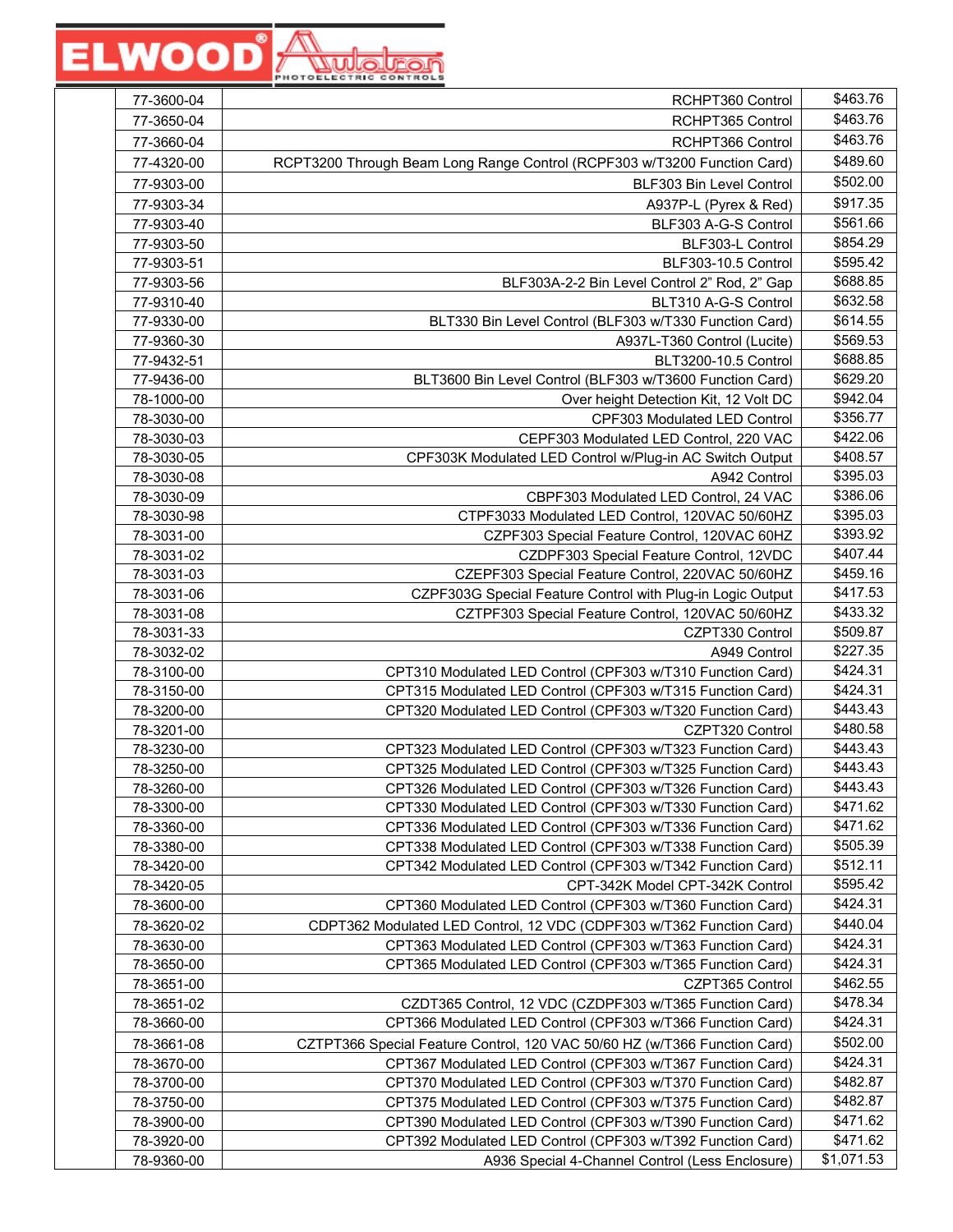|                | 78-9470-00 | A947 Analog Control                                                 | \$401.79 |
|----------------|------------|---------------------------------------------------------------------|----------|
|                | 78-9470-07 | A947GB Analog Control                                               | \$456.98 |
|                | 78-9470-09 | A947E Analog Control (230 VAC)                                      | \$469.33 |
|                | 78-9470-10 | A947IS Analog Control with Isolated Voltage Sourced Output          | \$505.39 |
|                | 78-9520-00 | A952 Counting Control                                               | \$769.82 |
|                | 78-9520-03 | <b>A952E Counting Control</b>                                       | \$837.36 |
|                | 79-3100-00 | ELD31 Retro-Reflective Scanner Head                                 | \$160.96 |
|                | 79-3100-50 | ELD31 Retro-Reflective Scanner Head with 50' Cable                  | \$216.09 |
|                | 79-3101-00 | ELDZ31 Scanner Head                                                 | \$234.11 |
|                | 79-3101-12 | ELDZ31 Scanner Head with 12' Cable                                  | \$256.61 |
|                | 79-3101-14 | ELDZ31 Scanner with 14' Cable                                       | \$262.26 |
|                | 79-3101-50 | ELDZ31 Scanner Head with 50' Cable, Retro Reflective, LED Indicator | \$353.39 |
| <b>HEADS</b>   | 79-3102-00 | ELD31-W Fan Beam Scanner Head                                       | \$246.49 |
|                | 79-3102-20 | ELD31-W Fan Beam Scanner Head with 20' Cable                        | \$265.64 |
|                | 79-3102-25 | ELD31-W Fan Beam Scanner Head with 25' Cable                        | \$272.37 |
|                | 79-3102-30 | ELD31-W Fan Beam Scanner Head with 30' Cable                        | \$279.13 |
|                | 79-3102-99 | ELD31-W Fan Beam Scanner Head with 100' Cable                       | \$364.64 |
|                | 79-9482-00 | A948A-G-S Head, Bin Level                                           | \$562.75 |
|                | 80-3000-00 | ELDY30 Proximity Scanner Head                                       | \$160.96 |
|                | 80-3000-15 | ELDY30 Proximity Scanner Head with 15' Cable                        | \$172.22 |
| <b>UZISZ38</b> | 80-3100-00 | ELDX30 Proximity Scanner Head                                       | \$160.96 |
|                | 80-3100-01 | ELDXZ30 Remote Scanner Head with Indicator LED                      | \$173.33 |
|                | 80-3200-02 | ELDY32-2 Focused Spot Proximity Scanner Head                        | \$275.75 |
|                | 80-6000-00 | E8LP30 Proximity Scanner Head                                       | \$129.43 |
|                | 80-6000-01 | E8LPZ30 Scanner Head with 6' Cable                                  | \$141.81 |
|                | 80-6000-02 | E8LPZ30 Scanner Head with 10' Cable                                 | \$145.19 |
|                | 80-6000-08 | E8LP30 Proximity Scanner Head with 8' Cable                         | \$132.81 |
|                | 80-6000-10 | E8LP30 Proximity Scanner Head with 10' Cable                        | \$135.06 |
|                | 80-6000-12 | E8LP30 Proximity Scanner Head with 12' Cable                        | \$136.19 |
|                | 80-6000-20 | E8LP30 Proximity Scanner Head with 20' Cable                        | \$146.31 |
|                | 80-6000-25 | E8LP30 Proximity Scanner Head with 25' Cable                        | \$151.95 |
|                | 80-6000-50 | E8LP30 Proximity Scanner Head with 50' Cable                        | \$184.59 |
|                | 81-1000-00 | EAP30 Through Beam Sensing Head                                     | \$63.76  |
|                | 81-1000-01 | EAPS30 Sensing Head                                                 | \$73.04  |
|                | 81-1000-07 | EAP30 Through Beam Sensing Head with 7' Cable                       | \$64.92  |
|                | 81-1000-08 | EAP30 Through Beam Sensing Head with 8' Cable                       | \$66.07  |
|                | 81-1000-10 | EAP30 Through Beam Sensing Head with 10' Cable                      | \$68.39  |
|                | 81-1000-12 | EAP30 Through Beam Sensing Head with 12' Cable                      | \$73.04  |
|                | 81-1000-20 | EAP30 Through Beam Sensing Head with 20' Cable                      | \$81.14  |
|                | 81-1000-25 | EAP30 Through Beam Sensing Head with 25' Cable                      | \$86.95  |
|                | 81-1000-40 | EAP30 Through Beam Sensing Head with 40' Cable                      | \$105.49 |
|                | 81-1000-90 | EAP30 Through Beam Sensing Head with 100' Cable                     | \$183.47 |
|                | 81-1001-00 | A972 Sensing Head                                                   | \$73.04  |
|                | 81-1002-00 | A994 Sensing Head                                                   | \$73.04  |
|                | 81-6600-00 | E8BP30 Through Beam Sensing Head                                    | \$105.49 |
|                | 81-6600-12 | E8BP30 Through Beam Sensing Head with 12' Cable                     | \$113.68 |
|                | 81-6600-15 | E8BP30 Through Beam Sensing Head with 15' Cable                     | \$118.18 |
|                | 81-6600-16 | E8BP30 Through Beam Sensing Head with 16' Cable                     | \$119.30 |
|                | 81-6600-20 | E8BP30 Through Beam Sensing Head with 20' Cable                     | \$123.81 |
|                | 81-6600-25 | E8BP30 Through Beam Sensing Head with 25' Cable                     | \$131.68 |
|                | 81-6600-30 | E8BP30 Through Beam Sensing Head with 30' Cable                     | \$137.31 |
|                | 81-6800-00 | E8ZP30 Through Beam Ruggedized Sensing Head with 3' Cable           | \$280.25 |
|                | 81-6800-06 | E8ZP30 Through Beam Ruggedized Sensing Head with 6' Cable           | \$284.76 |
|                | 81-6800-15 | E8ZP30 Through Beam Ruggedized Sensing Head with 15' Cable          | \$297.11 |
|                | 81-6800-16 | E8ZP30 Through Beam Ruggedized Sensing Head with 16' Cable          | \$299.41 |